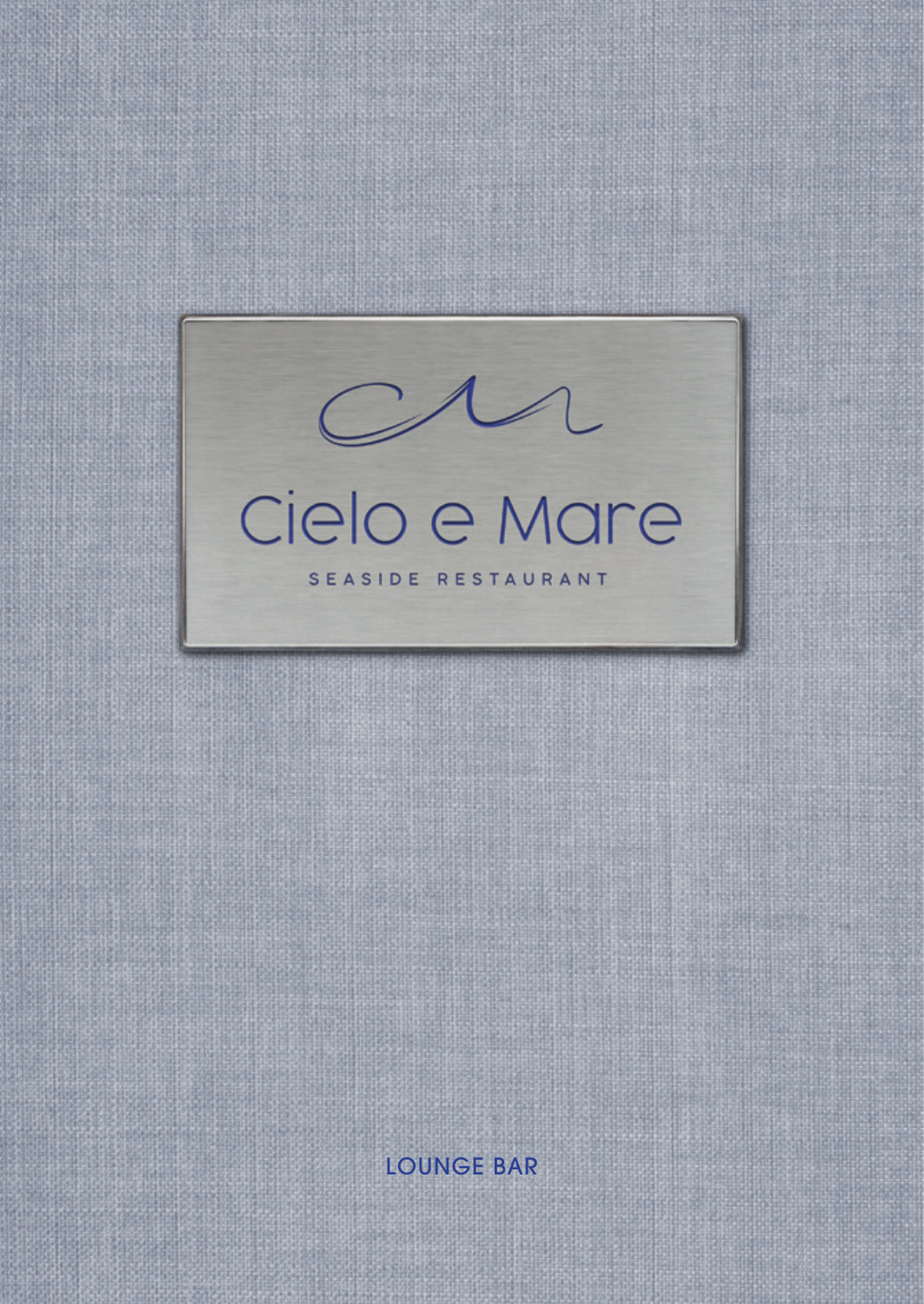# Signature **Cocktails**

#### SUNSET SPRITZ ~14

Gin Cooked With Red Berries Tea, Elderflower Liqueur, Citrus, Sparkling Wine, Soda

#### COAST NEGRONI (BUBBLE) ~14

Gin Cooked With Strawberries&Thyme, Campari, Blend Sweet Vermouth, Bitters

#### APPLE & BERRY ~14

Gin, Blueberries & Green Apple & Ginger Cordial, Citrus, Vegan Protein

#### PINKY MARGARITA ~14

Tequila cooked with Ginger & Rosemary, Agave, Citrus, Pink Grapefruit, Green Chartreuse, Maraschino Liquer

#### NOT ONLY COSMO ~14

Vodka, Aperol, Citrus, Orange Liqueur, Cream, Cherry Soda

#### BLUE COLADA ~14

Light Rum, Coconut, Pineapple, Blue Magic, Vanilla Ice Cream

#### NEW TAI  $~14$

Blend Aged Rum, Passion Fruit, Pineapple, Macadamia, Orange Citrus

#### SCOTCH MULE ~14

Blended Scotch Whisky&Islay Malt, Citrus Honey, Bitters, Ginger Beer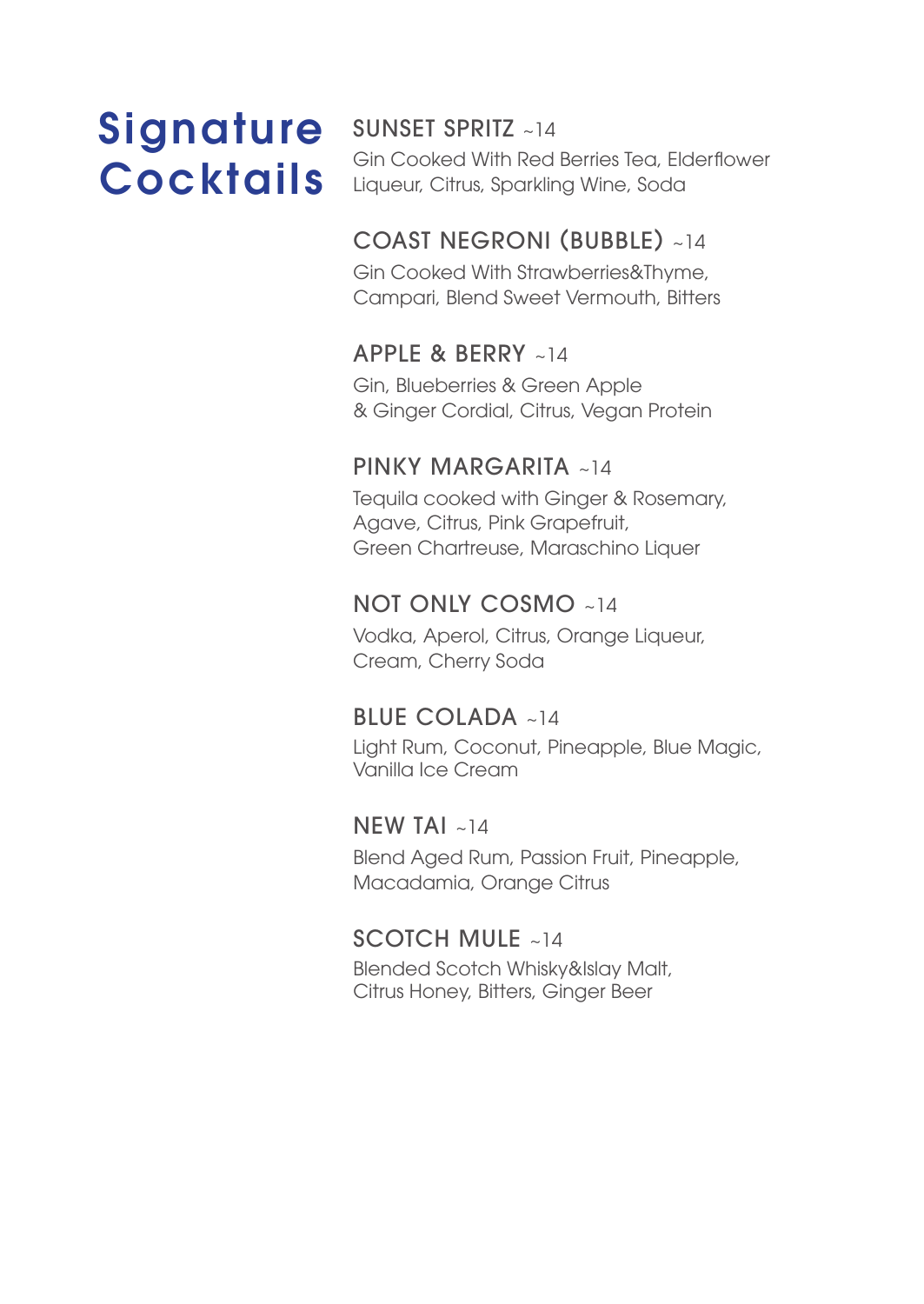## **Cocktails**

#### WHISKY SOUR ~12

Bourbon Whiskey, Lemon, Simple Syrup, Egg White, Bitters

MOJITO ~12 Rum, Lime, Mint, Soda, Brown Simple Syrup

APEROL SPRITZ ~12 Aperol, Prosecco, Soda

PALOMA ~12 Tequila Blanco, Lime, Pink Grapefruit Soda

#### MARGARITA LIME/STRAWBERRY ~12 Tequila Blanco, Orange Curacao,

Simple Syrup, Lime/Strawberry

CAIPIRINHA ~12 Cachaca, Lime, Simple Syrup

DAIQUIRI LIME/STRAWBERRY ~12 Rum, Sugar, Lime/Strawberry

NEGRONI ~12 Gin, Campari, Sweet Vermouth

OLD FASHIONED ~12 Bourbon Whiskey,Sweet Vermouth, Bitters

COSMOPOLITAN ~12 Vodka, Triple Sec, Lime, Cranberry

DRY MARTINI ~12 London Dry Gin, Dry Vermouth

#### MOSCOW MULE ~12 Vodka, Lime, Ginger Beer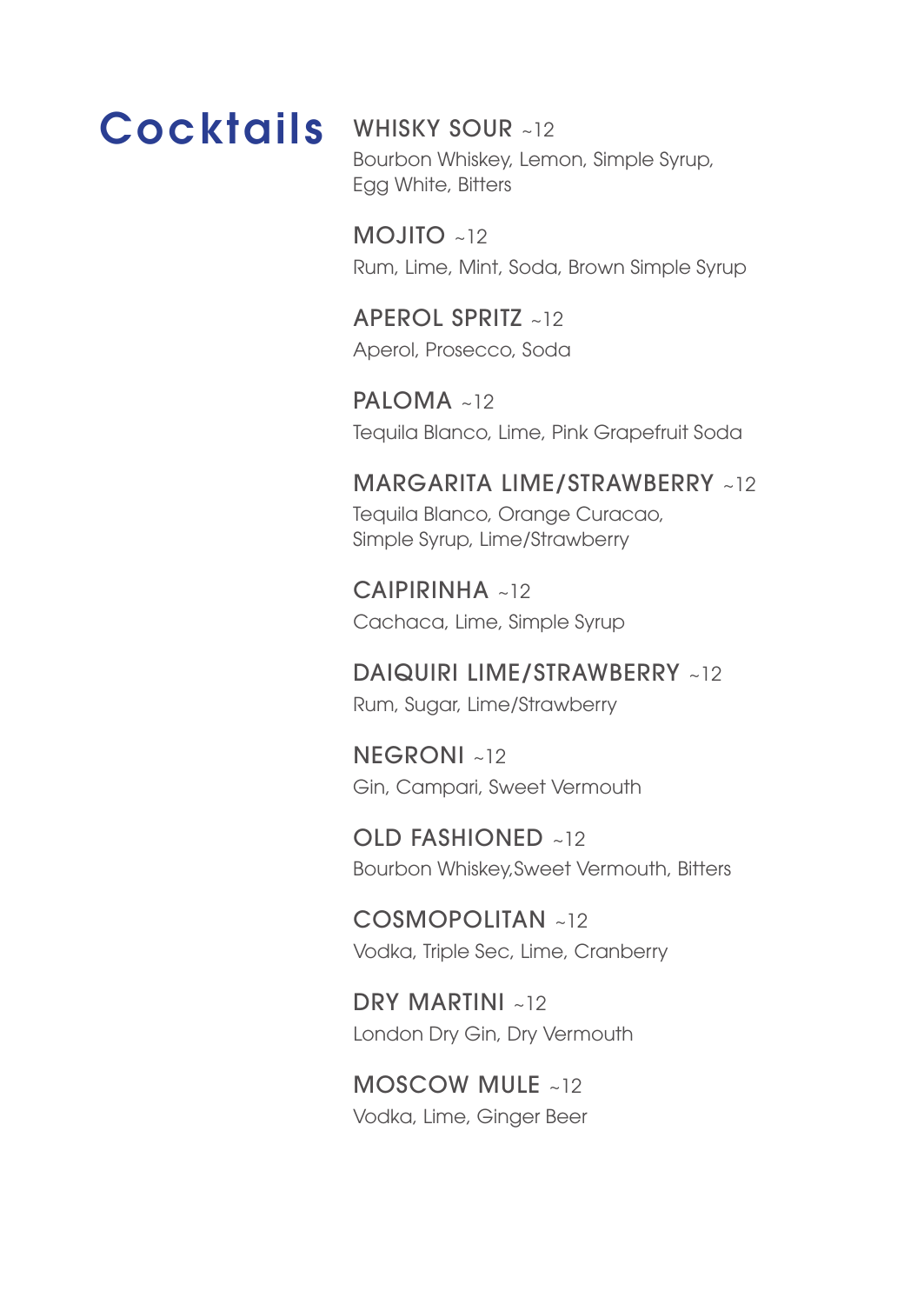# Alcoholic Cocktails

Non- VIRGIN MOJITO ~7 Lime, Mint, Soda, Brown Sugar

> VIRGIN STRAWBERRY DAIQUIRI ~7 Strawberry, Soda, Sugar

VIRGIN PINA COLADA ~7 Coconut Milk, Pineapple Juice, Sugar

## Aperitif

Ούζο Βαρβαγιάννη 200ml ~12 Μπλε-Πράσινο Ouzo Varvagiannis Blue-Green

Ούζο Πλωμαρίου 200ml ~12 Ouzo Plomari

Τσίπουρο Τσιλίλη ~12 με γλυκάνισο ή χωρίς γλυκάνισο Tsipouro Tsililis with or without anise

Campari, Aperol, Pernod, Martini Extra dry-bianco-rosso ~8

## Wine SPARKLING By The Glass

PROSECCO DOC EXTRA DRY, ANSELMI CA'STELLA ~7.5

Glera

MOËT & CHANDON BRUT IMPERIAL 200ml ~28

MOSCATO D'ASTI, CIOMBO TENUTA IL FALCHETTO ~7.5 Moscato Bianco

175ml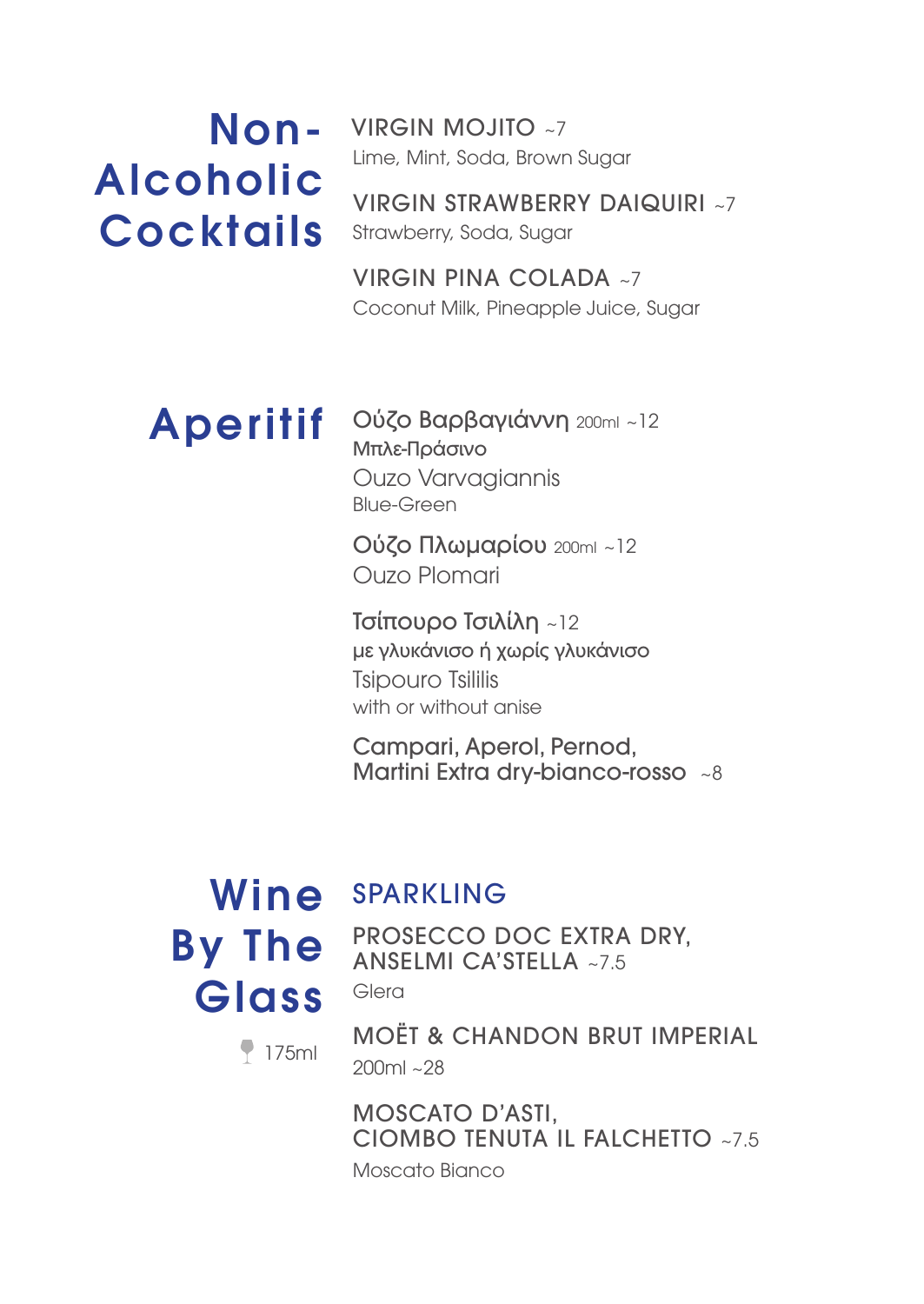#### **WHITE**

KTIMA AVANTIS ~6 Viognier, Assyrtiko

OREINOS HELIOS ~6.5 Moschofilero, Sauvignon Blanc

SOAVE CLASSICO, ZENATO ~8.5 Garganega

## ROSÉ

OREINOS HELIOS ~6.5 Agiorgitiko

MIRAVAL, COTES DE PROVENCE ~12 Cinsault, Grenache, Syrah

### RED

OREINOS HELIOS ~6.5 Agiorgitiko-Syrah

SYRAH AVANTIS ESTATE ~7 Syrah

#### DESSERT 100ML

SAMOS ANTHEMIS, SAMOS EOS ~5.5 Moschato from Samos



**BEER** Αλφα ποτήρι | Alfa Draft ~4

Mamos, Fix, Fix Dark, Heineken, Heineken 0% ~5

Nisos Lager, Nisos Pilsner, Sol ~5.5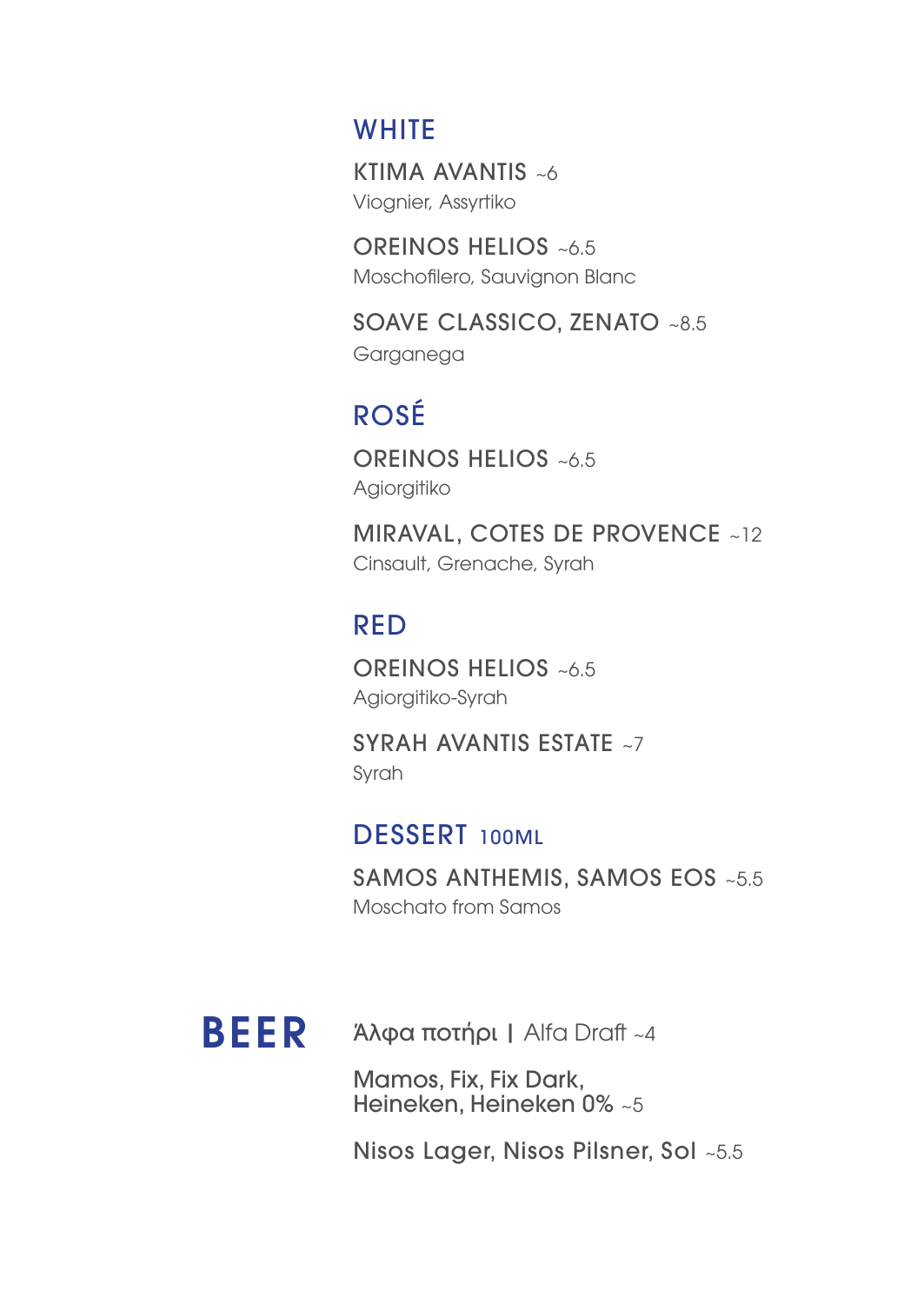# Finger Food

#### GUACAMOLE ~9

Γουακαμόλε με αβοκάντο και πικάντικη σως. Σερβίρεται με τσιπς Tostada

Guacamole with avocado and chalaca. Served with Tostada chips

#### POP CORN SHRIMPS ~12

Τραγάνες Γαρίδες "Rock" με μαγιονέζα ταραμά και φύκια Wakame

Crispy "Rock" shrimps with tarama mayo and Wakame

#### SMOKED TROUT ROULADE ~8

Τορτίγια με καπνιστή πέστροφα Smoked Greek trout tortilla

#### CHEESE BOARD (for 2 persons) ~11

Ποικιλία από εκλεκτά Ελληνικά τυριά με παραδοσιακές μαρμελάδες: Σαν Μιχάλης Σύρου / Κρασοτύρι της Κω Αρσενικό Νάξου / Λαδοτύρι Μυτιλήνης Γραβιέρα Παλαιωμένη Κρήτης / Μανούρα Σίφνου

Assortment of Special Reserve cheeses with traditional compote:

San Michali of Syros / Krasotyri of Kos Arseniko of Naxos / Oil cheese of Lesvos Mature Graviera of Creta / Manoura of Sifnos

## CHARCUTERIE (for 2 persons) ~11

Ποικιλία από εκλεκτά ελληνικά αλλαντικά με τουρσιά:

Λούζα Μυκόνου / Προσούτο Ευρυτανίας / Σαλάμι Λευκάδος / Νούμπουλο Κέρκυρας / Παστράμι

Selected greek cold cuts with pickles: Mykonian Louza / Prosciutto of Evritania / Salami of Lefkada / Noumboulo of Corfu / Pastrami

#### FRUIT PLATTER  $~38$

Φρουτοσαλάτα από εποχιακά φρούτα συνοδεία με ελληνικό γιαούρτι και μέλι

Fruit salad with freshly cut tropical & local fruits. Served with greek yoghurt and honey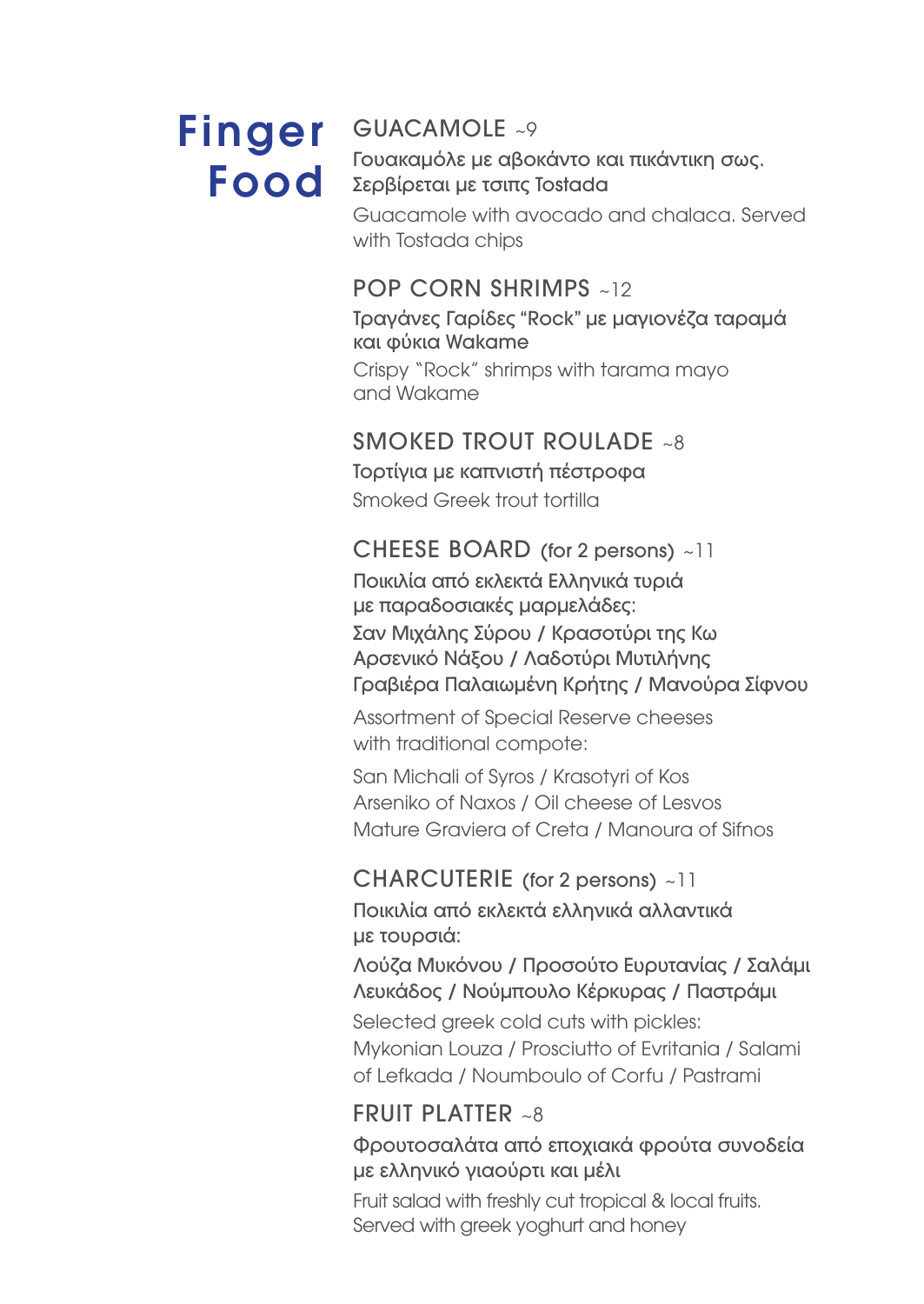## Hot & Cold Beverages

Ελληνικός καφές | Greek Coffee ~3.5

Ελληνικός καφές Διπλός ~4.5 Double Greek Coffee

Εσπρέσο | Espresso ~4

Εσπρέσο Διπλός | Double Espresso ~5

Espresso Macchiato ~4.5

Americano ~4

Καπουτσίνο | Cappuccino ~5.5

Καπουτσίνο Διπλός ~6 Double Cappuccino

Latte  $\approx 5.5$ 

Φίλτρου | Filter Coffee ~5

Freddo Espresso ~4.5

Freddo Cappuccino ~6

Στιγμιαίος Καφές Instant Coffee (Frappe) ~4

Καφές με αλκοόλ | Coffee with Alcohol ~9

Ζεστό τσάι | Hot Tea ~5 ρωτήστε μας για τις γεύσεις please ask your waiter for the flavors

Σοκολάτα | Dark Chocolate ~6

Λευκή Σοκολάτα | White Chocolate ~6

Matcha Detox Ice Tea ~6

Red Berries Ice Tea ~6

Lemon Bergamot Ice Tea ~5

Peach Ice Tea ~5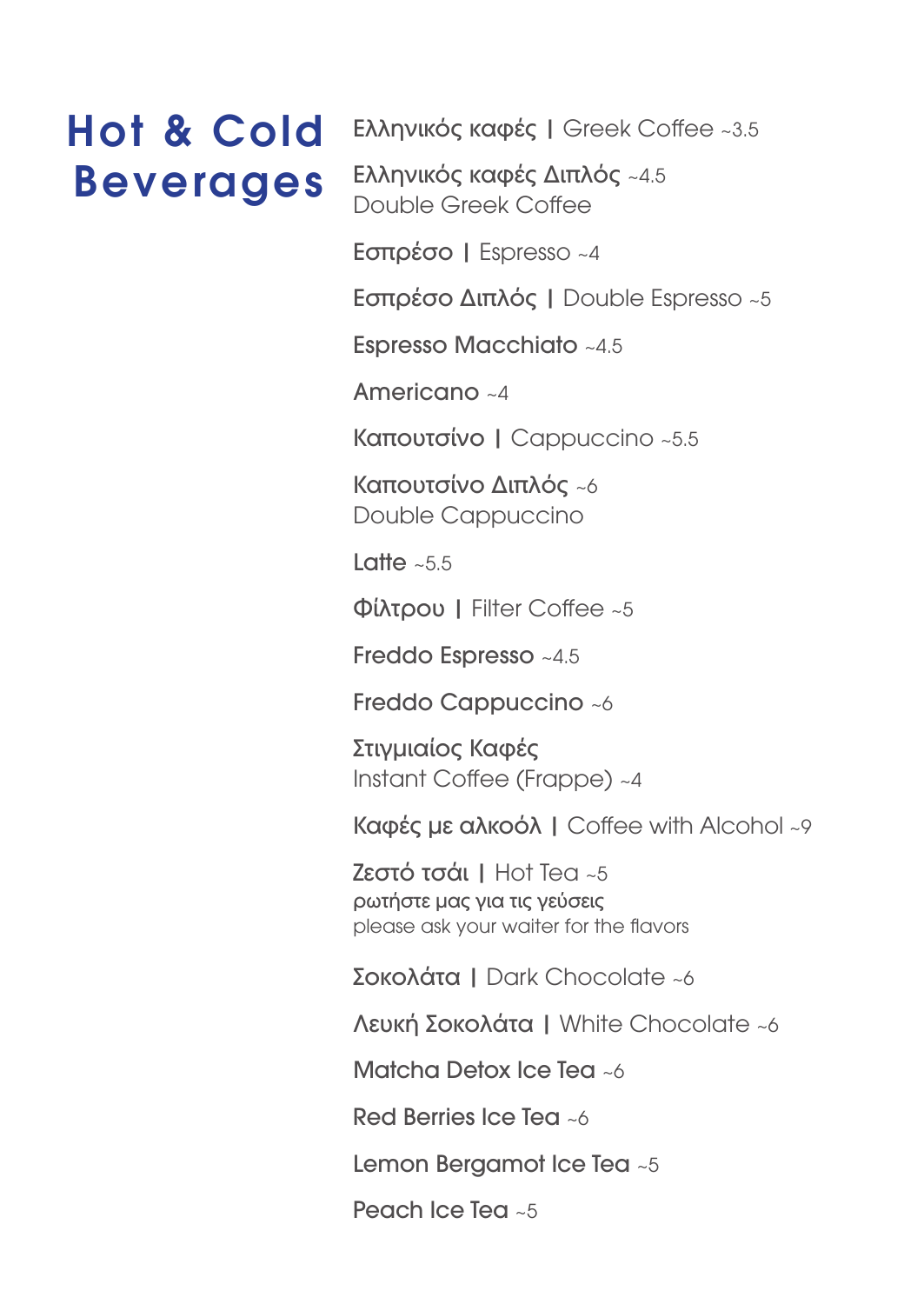Water Avra Sparkling 330ml ~3 / 750ml ~4

> San Pellegrino 250ml ~4 / 750ml ~6

Avra  $1L - 4$ 

Evian  $1L - 6$ 

# Drinks 250ml~3.5

Soft Coca Cola, Coca Cola Light, Coca Cola Zero

> Sprite, Fanta Blue, Fanta Red 250ml ~3.5

Soda, Tonic ~3.5

Red Bull  $250m & -5$ 

3 Cents Grapefruit Soda 200ml ~4

## Juices

Επιλογή από φρέσκους χυμούς ~7 (πορτοκάλι, γκρέιπφρουτ ή καρότο) Cold-freshly squeezed fruit juices (orange, grapefruit or carrot)

Ανάμικτος φρέσκος χυμός ~8 Fresh mixed fruit juice

Δροσερός χυμός Μήλο ~4 Chilled Apple Juice

Δροσερός χυμός Cranberry ~5 Chilled cranberry juice

 $V8 \sim 5$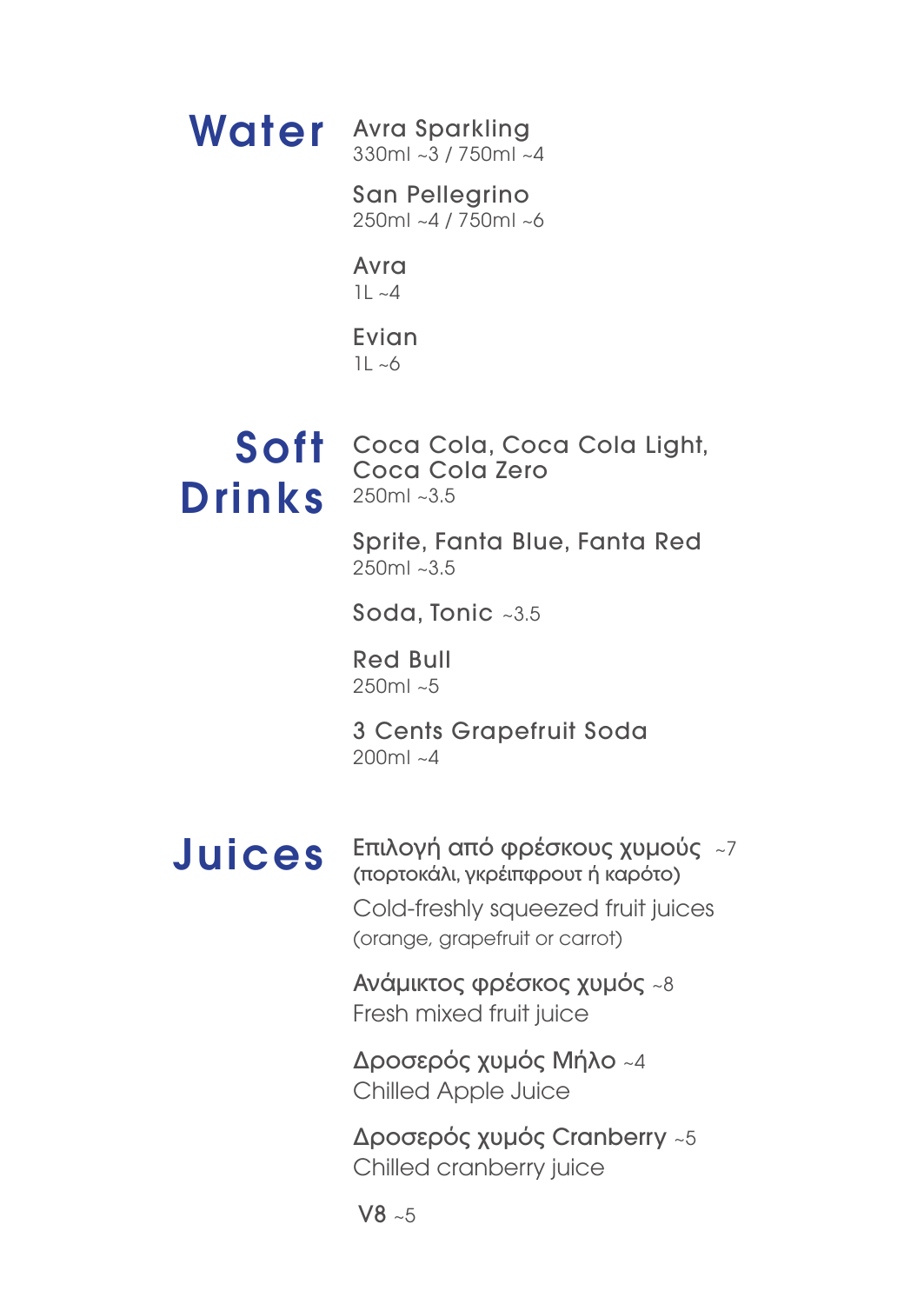## Smoothies & **Milkshakes**

#### APPLE & CINNAMON SMOOTHIE ~10

Μήλο, μπανάνα, αμύγδαλα, στραγγιστό γιαούρτι, γάλα, κανέλα

Apple, banana, almonds, greek yoghurt, milk, cinnamon

#### SPINACH & PEAR SMOOTHIE ~10

Σπανάκι, αχλάδι, σταφύλια, στραγγιστό γιαούρτι, αβοκάντο, λάιμ

Spinach, pear, grapes, greek yoghurt, avocado, lime

#### SPECIAL SMOOTHIE ~12

Στραγγιστό γιαούρτι, μπανάνα, μάνγκο, ανανάς Greek yoghurt, banana, mango, pineapple

#### BOOST SMOOTHIE ~12

Χυμός πορτοκαλιού, κανέλα, βρώμη, φράουλες, μπανάνα, μέλι Orange juice, cinnamon, oats, strawberry, banana, honey

MILKSHAKE ~10 Σοκολάτα-Βανίλια-Φράουλα Choco-Vanilla-Strawberry

## Fresh Detox

#### HOMEMADE LEMONADE ~5

Ελαιοσάκχαρα λεμονιού, δυόσμος, σόδα Lemon oleo saccharum, mint, soda

#### GREEN GOODNESS ~12

Μήλο, σπανάκι, σέλερι, αγγούρι, λεμόνι, πιπερόριζα, ανανάς Apple, spinach, celery, cucumber, lemon, ginger, pineapple

#### VEGETABLE GARDEN DETOX ~8

Χυμός πορτοκάλι, τομάτα, παντζάρι, καρότο, λεμόνι, πικάντικο μείγμα μπαχαρικών Juice with orange, tomato, beetroot, carrot, lemon, spiced & spicy mix

#### KIWI & GINGER DETOX SMOOTHIE ~8 Ακτινίδιο, μήλο granny smith, πιπερόριζα, kale, δυόσμος, αγγούρι, λεμόνι Kiwi, granny smith apple, ginger, kale, mint,

cucumber, lemon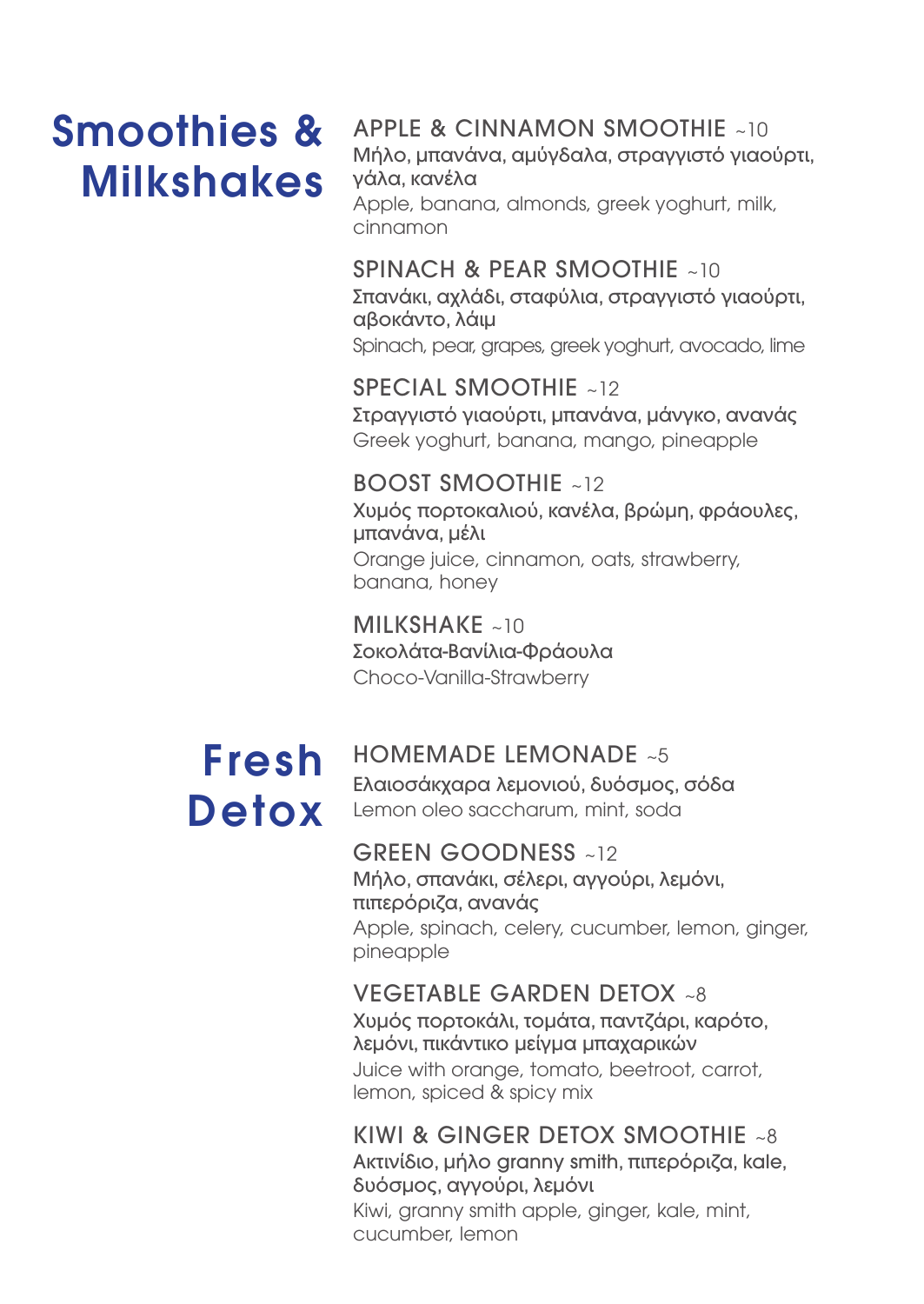## Whiskey SCOTCH **Whiskey**

Haig~10 Dewars ~10 Famous ~10 Johnnie Walker Black ~12 Chivas ~12 Dimple ~12 Johnnie Walker Blue ~45

#### IRISH-CANADIAN

Jameson ~10 Bushmills  $\approx 10$ Canadian Club ~10

#### BOURBON/ KENTUCKY-TENNESSEE

Four Roses ~12 Jack Daniels ~12 Woodford Reserve ~14 Jack Daniels Single Barel ~16

### MALT

Cardhu~13 Glenfiddich 12 y.o. ~13 Lagavulin 16 y.o. ~20 Macallan 12 y.o. ~20 Glenfiddich 18 y.o. ~20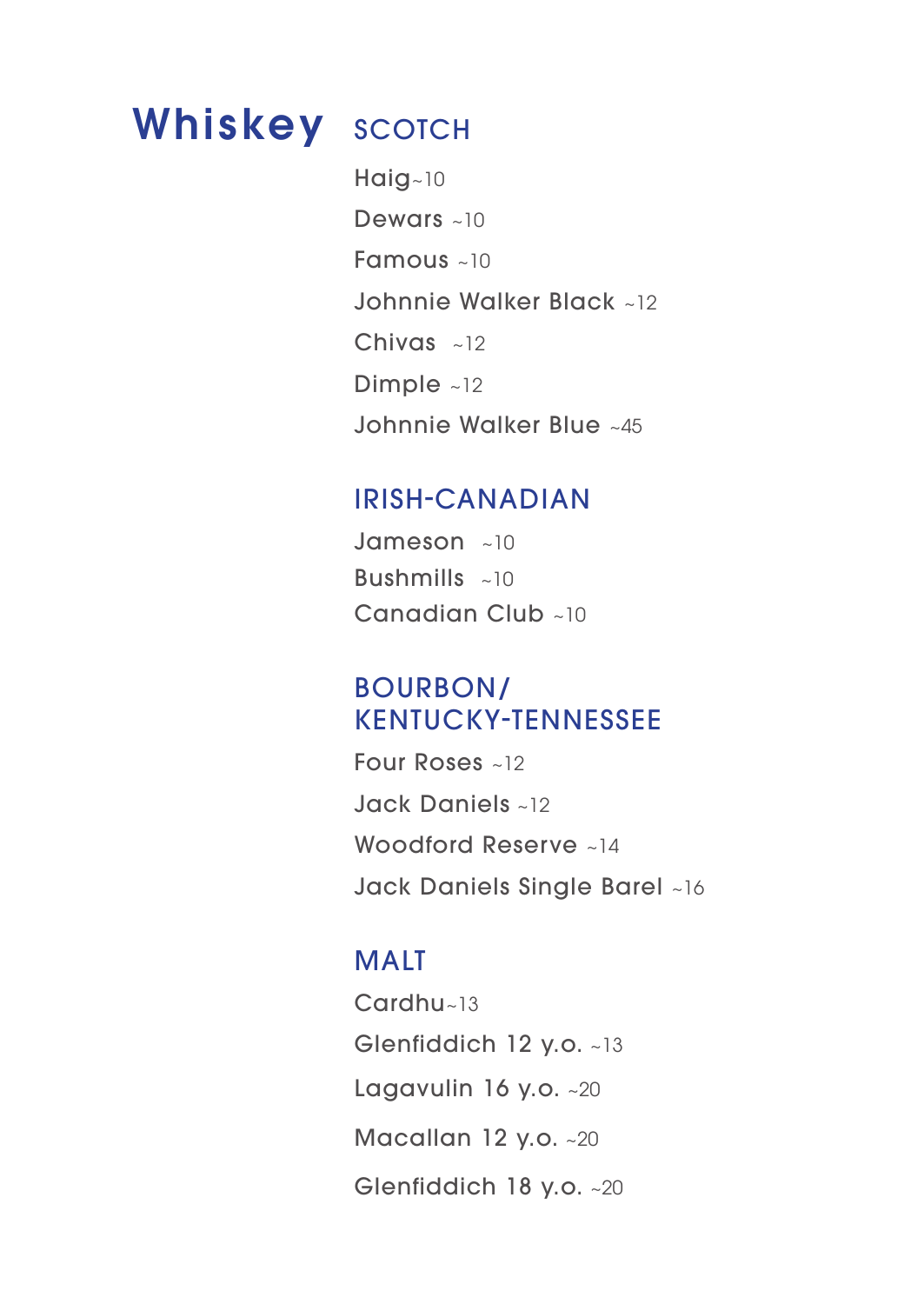Tangueray ~12 Bombay ~12 Beefeater ~12 Brokers ~12 Gin

Hendrick's ~14 Tanqueray Ten ~14 Monkey 47 ~19

Smirnoff Red ~10 Stolichnaya Red ~10 Russian Standard ~10 Absolut ~10 Vodka

Katel One ~12 Grey Goose ~14 Belvedere ~14 Elit Stolichnaya ~16

#### Havana Club Rum

Anejo ~10

Pampero Blanco ~10

Bacardi Carta Blanca  $~10$ 

**Captain** Morgan ~10 Havana Club Anejo Reserva Anejo Especial ~12

**Diplomatico** Reserva ~14

**Zacapa 23 ~16** 

Cachaca Pitu ~10

# **Tequila**

El Jimador Blanco ~10

El Jimador Reposado ~10

Herradura Reposado ~12

Herradura Plata  $~12$ 

Don Julio Reposado ~14 Don Julio Blanco ~14

Patron Anejo ~16

**Casamigos** blanco ~16

Don Julio 1942 ~45